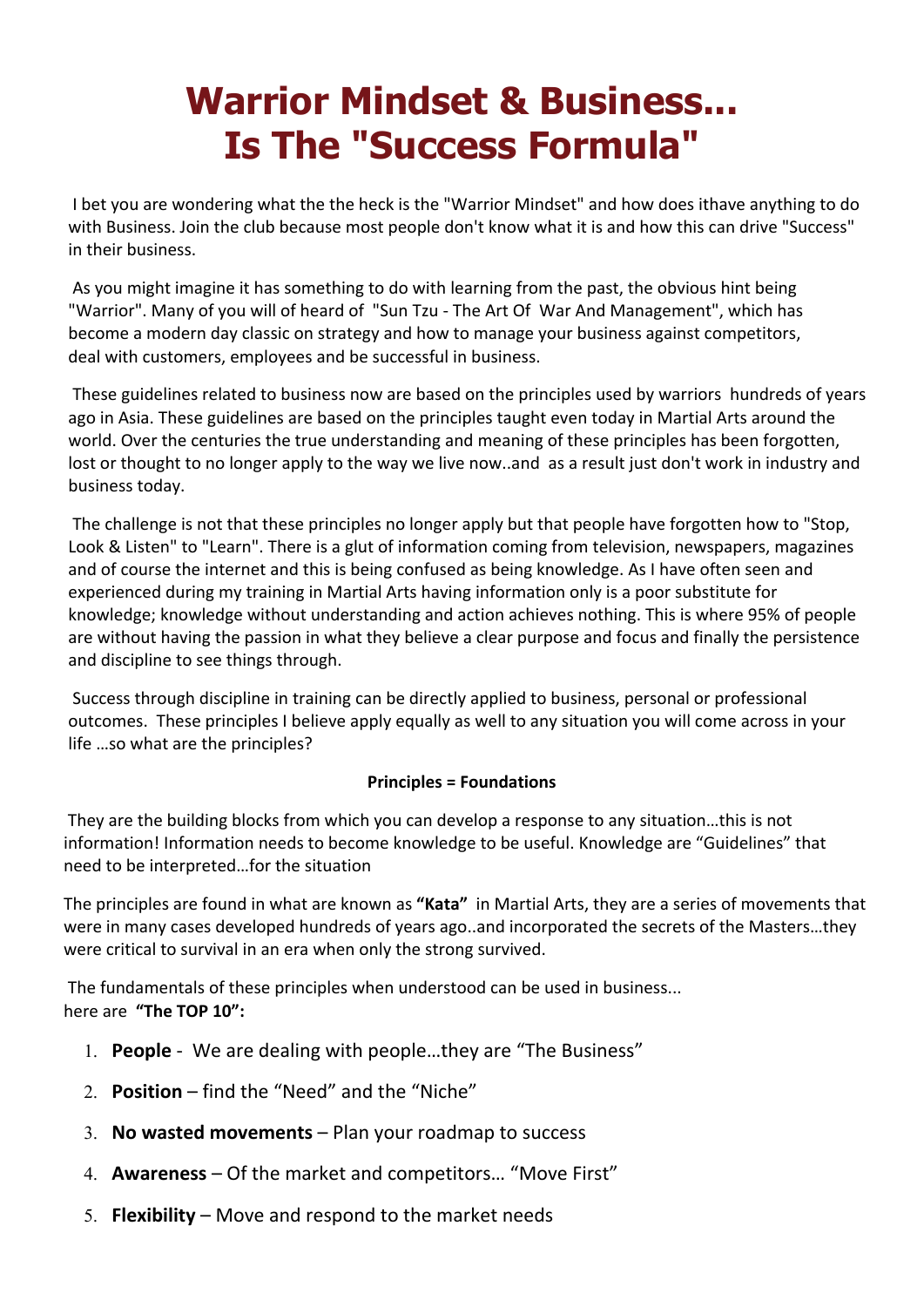- 6. **Balance**  Keep focused on Outcomes & Success
- 7. **Bio Mechanical responses** "Reaction Responses"
- 8. **Transitional movements** The "How" is as important as the "What"
- 9. **Skill**  Be open to new techniques to gain knowledge & apply it
- 10. **Action** = "Don't Try, Just Do!"

Understanding Principles provides the real content and experience gives the perspective of context.

 The Common Factor: Is "PEOPLE" that connects the Warrior mindset and business…and looking at this from a business and communication / customer perspective. Not sure whether you believe me on this point…well stay with me and read on a bit more and lets see if you change your opinion!

 The "Financial Crises" is making Business tougher now than it has ever been! No matter where you turn the news is negative and there are a lot of people out there who can only see the "Doom and Gloom". There is an old Chinese saying the says,, "With Every Change, There Is An Opportunity", it is up to you what you make of it!

 So have you got the right "Mindset" & "Knowledge" to make your business stand out from the crowd? Are you sure you know what business you are in?…yeah I know I am asking a really stupid question here, just humour me for a minute, because from my experience this is not as clear as you might think.

When ever I ask this question I get we are manufacturer, retailer, wholesaler, logistic, health & fitness company, etc. Is this answering the question?

Let's try again…So what's the business you are in?

**SERVICE** – No matter what you are doing in the end you will have to deal with people to get what you want, in the end **"It Is A PEOPLE Industry".**

 Your revenue is dependant on how many customers you have coming through the door, on the floor, sitting in seats, etc. and how many keep coming back?

What's Your Biggest Challenge? - Is simply one word –PEOPLE! What is your "Competitive Position" and makes you stand out from the crowd? What's different about you and your business and why should people come to you?

 It never ceases to surprise me the number of people who say…oh, yeah that's easy to answer and then stumble to give an answer that makes sense. The first step is to understand that for you need to have an understanding of what is your customer proposition, and just to make sure we are on the same wavelength:

## **Customer Proposition : Benefits ≠ Features**

(does not equal)

Customer proposition means, what are you offering that is of benefit and "Adds Value" to the customer? Benefits in this case is the old "WIIFM" Factor! Are you or your business different or the same as everybody else, remember:

## **Differentiation + Value = Success**

 The biggest challenge for anybody dealing with people and business is that it takes less than 10 seconds for "People" to make a decision… about you!

 So what decisions are they making about your business when they come in the front door, call, etc…do you know or just hope?